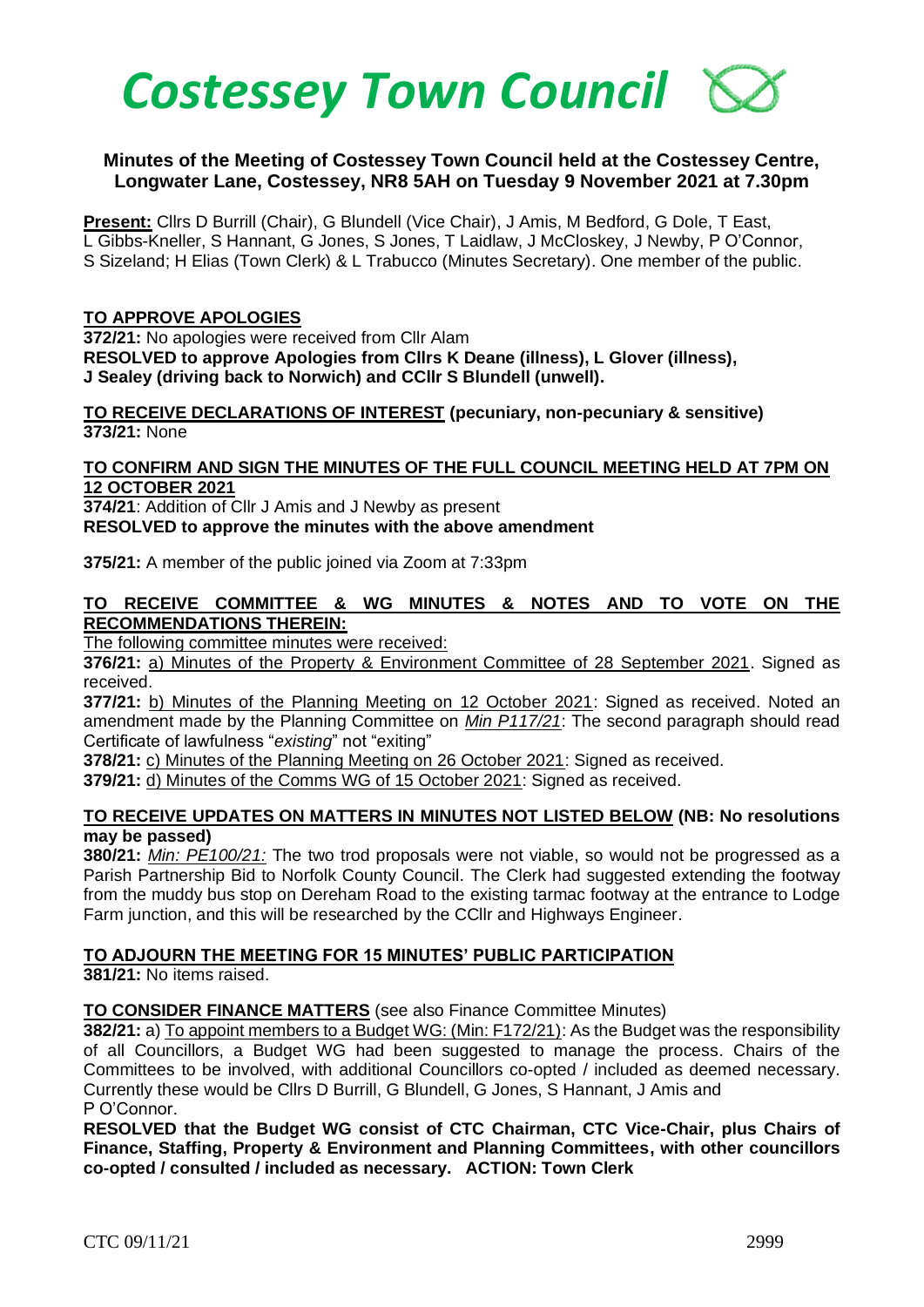**383/21:** b) To consider the DRAFT Financial Risk Assessment 2021-22: Further amendments were suggested, to include the Year End AGAR (Annual Governance & Accountability Return) and remove the Community Fridge. The Financial Risk Assessment had to be reviewed annually. **ACTION: Town Clerk**

**RESOLVED to adopt the Financial Risk Assessment with amendments. ACTION: Town Clerk** 

**384/21**: c) To purchase sound system for Jerningham Room from Cloudy IT, quote number 1898, with guarantee and changes in place @ £11,421.96 + VAT (Min: CO06/21): After much discussion and consideration following the presentation from Cloudy IT on 15 October 2021, it was decided to go with Cloudy IT quote number 1898 and to request clarification on recurring Teams Room Meetings costs on the quote, and the extension of the 30-day money-back guarantee to 60 days. Cloudy IT would be happy to provide the 60-day warranty if their Wireless proposal were included in the package.

**RESOLVED to purchase the sound system for the Jerningham Room from Cloudy IT, quote 1898 with guarantee and changes in place @ £11,421.96 + VAT**

**385/21**: d) To approve the Draft Cemetery & Burial Fees 2022-23 (Min: BC020/21): A slight increase in fees was proposed, not much changed from the previous year. Prices had been compared with other Councils' fees and were much in line. Clarification that St Edmund's was a closed churchyard, that residents of Queen's Hills belonged to the civil parish of Costessey and were therefore entitled to be interred in Longwater Lane cemetery at Costessey residents' rates, should be published in the Newsletter. It was noted that the Catholic Church at St Walstan's also allowed burials in its churchyard. **ACTION: Town Clerk and Deputy Clerk**

**RESOLVED to adopt the draft Cemetery & Burial Fees 2022-23**

#### **TO APPROVE THE AMENDED DRAFT RULES AND REGULATIONS FOR THE MANAGEMENT OF COSTESSEY CEMETERY IN LONGWATER LANE, COSTESSEY WITH THE SUGGESTED ADDITIONS** (Min: BC019/21)

**386/21**: Further amendments and wording were suggested for the Rules and Regulations for Costessey Cemetery, which clarified much of existing practice. **ACTION: Town Clerk**

**RESOLVED to approve the amended Draft Rules and Regulation for the Management of Costessey Cemetery in Longwater Lane, Costessey**

#### **TO AGREE IN PRINCIPLE THAT THE CTC CEMETERY LAND BOUNDARY SHOULD BE DEMARCATED, WITH QUOTES BEING SOUGHT AFTER THE TREE SURVEY HAD BEEN RECEIVED** (Min: BC028/21)

**387/21**: A post and wire fence had been suggested to prevent misunderstandings as to the boundary line. Advice on type of tree survey for planning was still awaited. **ACTION: Town Clerk to chase. RESOLVED to approve the demarcation of the boundary in principle**

# **TO RECEIVE DETAILS ON THE FETE 2022**

**388/21:** It was reported that approximately £2,000 of bookings had been received. Cllrs G Jones and G Blundell were approaching companies for sponsorship. **ACTION: Cllr G Blundell**

### **TO RECEIVE CORRESPONDENCE**

**389/21:** a) Friends of St Edmund's Church Newsletter: Noted

# **TO RECEIVE DISTRICT & COUNTY COUNCILOR'S REPORTS**

**390/21:** Cllrs T Laidlaw and S Blundell had attended a County Awards ceremony at Diss Corn Hall in support of the Costessey nominations.

### **TO CONSIDER THE LATEST CURRENT COVID 19 SITUATION AND CTC'S RESPONSE**

**391/21:** No further definitive guidelines had been given by the Government. South Norfolk's rate of infection per 100,000 was above the national average. CTC would continue to act carefully and remain cautious as previously. Wearing masks and social distancing should be encouraged and this would be reviewed in December. **ACTION: Town Clerk**